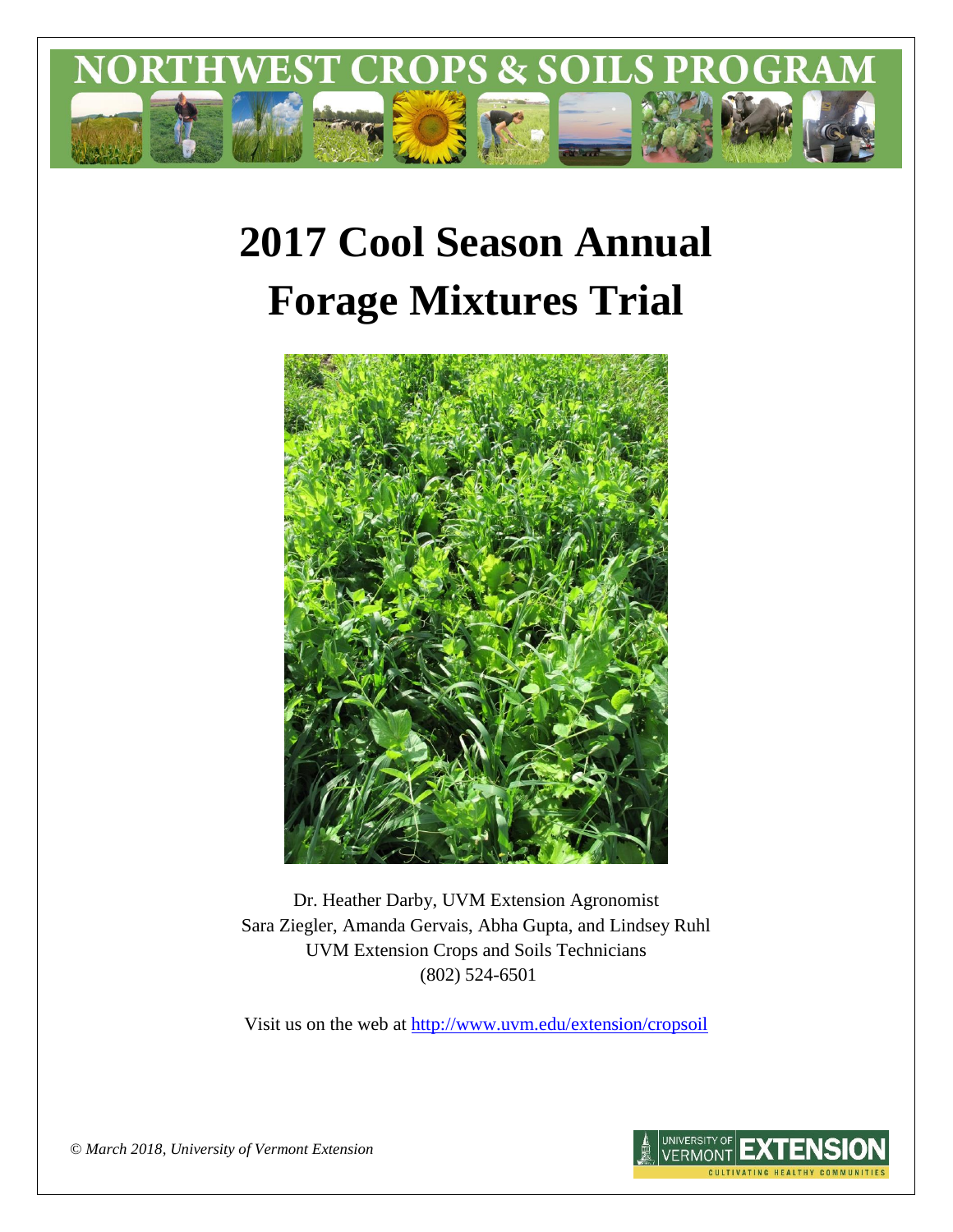#### **2017 COOL SEASON ANNUAL FORAGE MIXTURES TRIAL Dr. Heather Darby, University of Vermont Extension [heather.darby\[at\]uvm.edu](mailto:heather.darby@uvm.edu?subject=2013%20Long%20Season%20Corn%20Report)**

In 2017, the University of Vermont Extension Northwest Crops and Soils Program evaluated yield and quality of cool season annuals and mixtures of these annuals at Borderview Research Farm in Alburgh, VT. In the Northeast, cool season perennial grasses dominate the pastures and hay meadows farmers rely on throughout the season. Often times during the fall months, the perennial pasture will decline in yield and quality. Addition of cool season annual forages into the grazing system during this time may help improve the quality and quantity of forage and potentially extend the grazing season. Recently, there has been a growing interest in utilizing multiple cool season forage species to maximize yield and quality. We compared seven varieties of five annual species alone and in three-and four-species mixtures to evaluate potential differences in forage production and quality. While the information presented can begin to describe the yield and quality performance of these forage mixtures in this region, it is important to note that the data represent results from only one season and one location.

## **MATERIALS AND METHODS**

In 2017, 16 cool season annual forage treatments, both monocultures and mixtures, were evaluated at Borderview Research Farm in Alburgh, VT. The plot design was a randomized complete block with four replications. Forage species and mixture information as well as seeding rates (lbs ac<sup>-1</sup>) are summarized in Table 2. Due to land constraints, the mixtures were composed using only one variety of peas and triticale even though multiple varieties were trialed as monocultures.

| <b>Location</b>                      | <b>Borderview Research Farm - Alburgh, VT</b> |  |  |
|--------------------------------------|-----------------------------------------------|--|--|
| Soil type                            | Benson rocky silt loam                        |  |  |
| <b>Previous crop</b>                 | Winter barley                                 |  |  |
| <b>Tillage operations</b>            | Chisel plow, disk and spike tooth harrow      |  |  |
| <b>Planting equipment</b>            | <b>Great Plains Cone seeder</b>               |  |  |
| <b>Treatments (species/mixtures)</b> | 16                                            |  |  |
| <b>Replications</b>                  | 4                                             |  |  |
| <b>Plot size (ft)</b>                | 5 x 20                                        |  |  |
| <b>Planting date</b>                 | $17$ -Aug                                     |  |  |
| <b>Harvest date</b>                  | $13-Oct$                                      |  |  |

|  |  |  |  | Table 1. Annual forage trial management, Alburgh, VT, 2017. |  |  |  |
|--|--|--|--|-------------------------------------------------------------|--|--|--|
|--|--|--|--|-------------------------------------------------------------|--|--|--|

The soil type at the Alburgh location was a Benson rocky silt loam (Table 1). The seedbed was chisel plowed, disked, and finished with a spike tooth harrow. The previous crop was winter barley. Plots were 5' x 20'and replicated 4 times. The trial was planted with a cone seeder on 17-Aug. Plots were harvested on 13-Oct using a BCS tractor to cut the material growing within a 3' x 20' area in each plot. The material was hand collected and weighed to determine yield.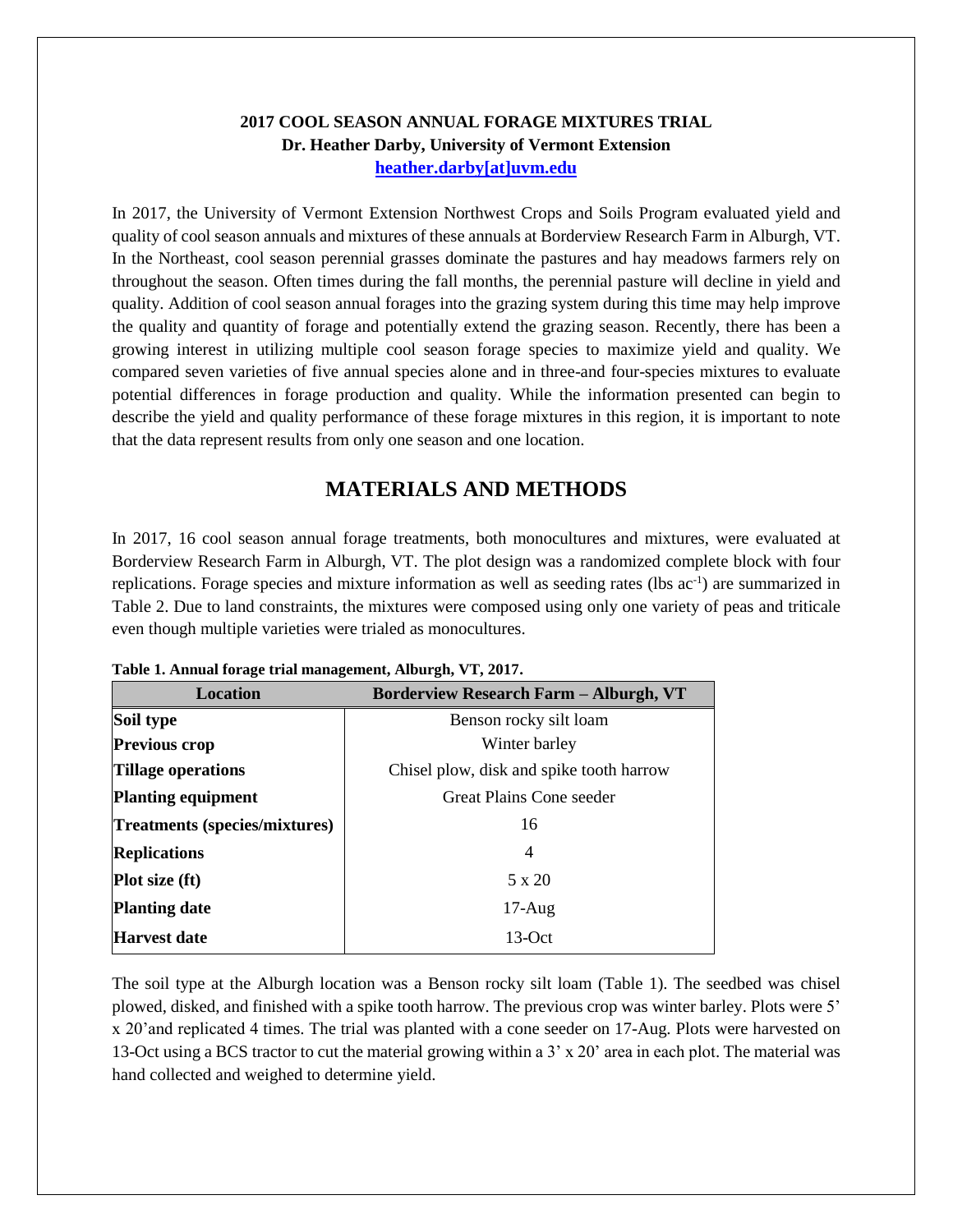| <b>Abbreviation</b><br><b>Variety and Species</b> |                               | <b>Seeding rate</b> |            |  |  |
|---------------------------------------------------|-------------------------------|---------------------|------------|--|--|
|                                                   |                               | <b>Alone</b>        | In mixture |  |  |
|                                                   | <b>Everleaf Oats</b>          | 125                 | 75         |  |  |
| O/P/T                                             | Lynx Peas                     | 60                  | 60         |  |  |
|                                                   | Appin Turnip                  | 6                   | 5          |  |  |
|                                                   | 815 Triticale                 | 125                 | 75         |  |  |
| Tr/P/T                                            | Lynx Peas                     | 60                  | 60         |  |  |
|                                                   | Appin Turnip                  | 6                   | 5          |  |  |
|                                                   | Kodiak Ryegrass               | 30                  | 30         |  |  |
| Rye/P/T                                           | Lynx Peas                     | 60                  | 30         |  |  |
|                                                   | Appin Turnip                  | 6                   | 5          |  |  |
|                                                   | 815 Triticale                 | 125                 | 50         |  |  |
| Tr/O/P/T                                          | <b>Everleaf Oats</b>          | 125                 | 50         |  |  |
|                                                   | Lynx Peas                     | 60                  | 50         |  |  |
|                                                   | Appin Turnip                  | 6                   | 5          |  |  |
|                                                   | 815 Triticale                 | 125                 | 60         |  |  |
| Tr/Rye/P/T                                        | Kodiak Ryegrass               | 30                  | 20         |  |  |
|                                                   | Lynx Peas                     | 60                  | 30         |  |  |
|                                                   | Appin Turnip                  | 6                   | 5          |  |  |
|                                                   | <b>Fridge Triticale</b>       | 125                 |            |  |  |
|                                                   | <b>Hyoctane Triticale</b>     | 125                 |            |  |  |
|                                                   | <b>Austrian Winter Pea</b>    | 60                  |            |  |  |
|                                                   | <b>Frostmaster Winter Pea</b> | 60                  |            |  |  |
|                                                   | Whistler Winter Pea           | 60                  |            |  |  |
|                                                   | Windham Winter Pea            | 60                  |            |  |  |

**Table 2. Forage mixture composition and seeding rates, 2017.**

An approximate 1 lb subsample of the harvested material was collected, dried, ground, and then sent to Dairy One Forage Laboratory, Ithaca, NY for forage quality analysis. Dry matter yields were calculated.

Forage quality was analyzed via NIR (near infrared reflectance spectroscopy) procedures for crude protein (CP), acid detergent fiber (ADF), neutral detergent fiber (NDF), relative feed value (RFV), net energy of lactation (NE<sub>L</sub>), and total digestible nutrients (TDN).

Mixtures of true proteins, composed of amino acids, and non-protein nitrogen make up the CP content of forages. The CP content of forages is determined by measuring the amount of nitrogen and multiplying by 6.25. The bulky characteristics of forage come from fiber. Forage feeding values are negatively associated with fiber since the less digestible portions of plants are contained in the fiber fraction. The detergent fiber analysis system separates forages into two parts: cell contents, which include sugars, starches, proteins, non-protein nitrogen, fats and other highly digestible compounds; and the less digestible components found in the fiber fraction. The total fiber content of forage is contained in the neutral detergent fiber (NDF). Chemically, this fraction includes cellulose, hemicellulose, and lignin. Because of these chemical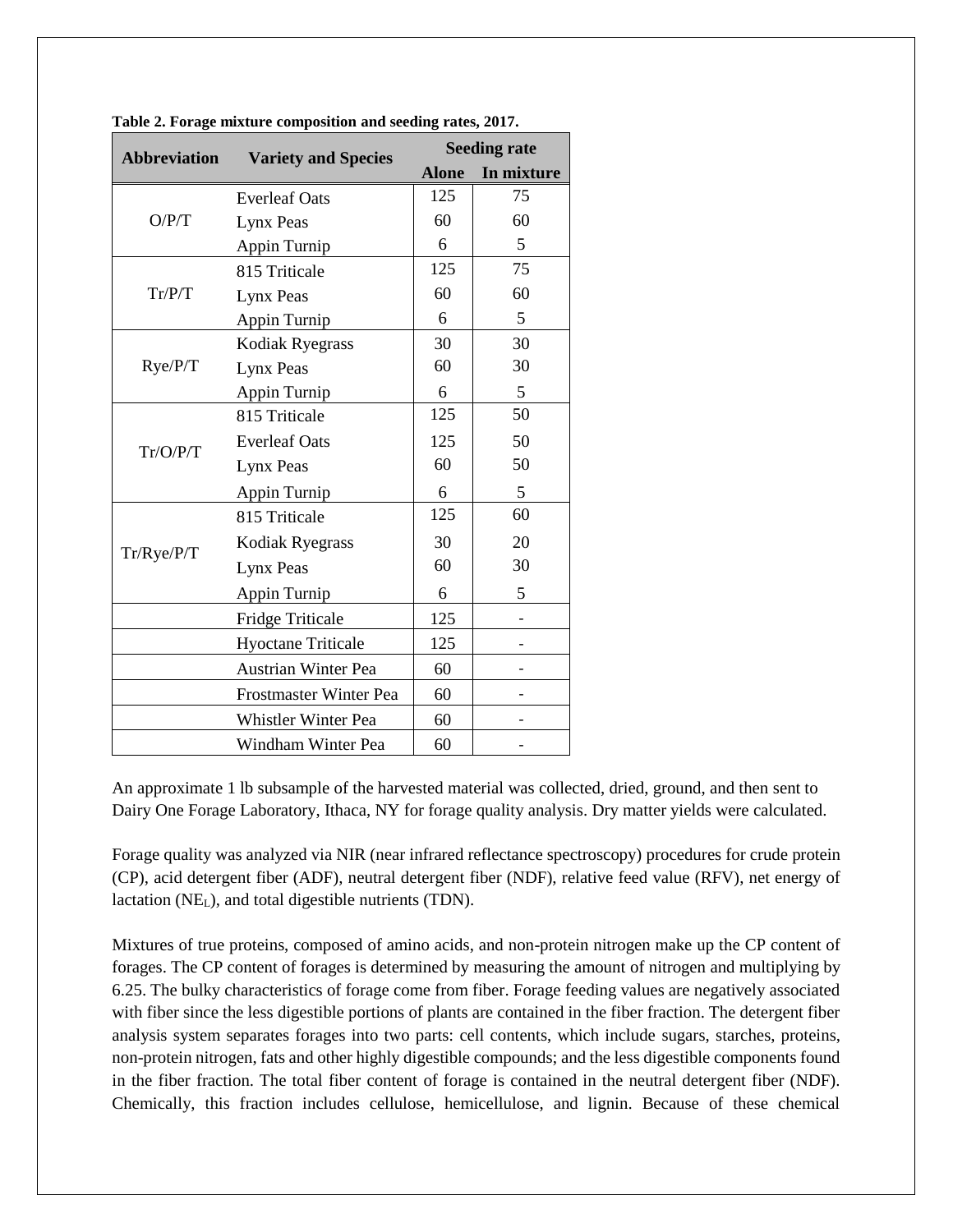components and their association with the bulkiness of feeds, NDF is closely related to feed intake and rumen fill in cows.

Yield data and stand characteristics were analyzed using mixed model analysis using the mixed procedure of SAS (SAS Institute, 1999). Replications within trials were treated as random effects, and mixtures were treated as fixed. Treatment mean comparisons were made using the Least Significant Difference (LSD) procedure when the F-test was considered significant  $(p<0.10)$ . Variations in yield and quality can occur because of variations in genetics, soil, and other growing conditions. Statistical analysis makes it possible to determine whether a difference among hybrids is real or whether it might have occurred due to other variations in the field. At the bottom of each table a LSD value is presented for each variable (i.e. yield). Least Significant Differences (LSDs) at the 0.10 level of significance are shown. Where the difference between two hybrids within a column is equal to or greater than the LSD value at the bottom of the column, you can be sure that for 9 out of 10 times, there is a real difference between the two hybrids. Hybrids that were not significantly lower in performance than the highest hybrid in a particular column are indicated

with an asterisk. In this example, hybrid C is significantly different from hybrid A but not from hybrid B. The difference between C and B is equal to 1.5, which is less than the LSD value of 2.0. This means that these hybrids did not differ in yield. The difference between C and A is equal to 3.0, which is greater than the LSD value of 2.0. This means that the yields of these hybrids were significantly different from one another. The asterisk indicates that hybrid B was not significantly lower than the top yielding hybrid C, indicated in bold.

| <b>Hybrid</b> | Yield  |
|---------------|--------|
| А             | 6.0    |
| B             | $7.5*$ |
| C             | 9.0    |
| LSD           | 2.0    |

## **RESULTS AND DISCUSSION**

Weather data was recorded with a Davis Instrument Vantage Pro2 weather station, equipped with a WeatherLink data logger at Borderview Research Farm in Alburgh, VT (Table 3). From August through October there were an accumulated 2044 Growing Degree Days (GDDs), at a base temperature of 41° F. This is 340 more than the long term average and 101 more than 2016.

|                                     | August  | September | October |
|-------------------------------------|---------|-----------|---------|
| Average temperature $({}^{\circ}F)$ | 67.7    | 64.4      | 57.4    |
| Departure from normal               | $-1.07$ | 3.76      | 9.20    |
|                                     |         |           |         |
| Precipitation (inches)              | 5.50    | 1.80      | 3.30    |
| Departure from normal               | 1.63    | $-1.80$   | $-0.31$ |
|                                     |         |           |         |
| Growing Degree Days (base 41°F)     | 829     | 699       | 516     |
| Departure from normal               | $-33$   | 111       | 257     |

| Table 3. 2017 weather data for Alburgh, VT. |  |  |  |  |
|---------------------------------------------|--|--|--|--|
|---------------------------------------------|--|--|--|--|

Based on weather data from a Davis Instruments Vantage Pro2 with WeatherLink data logger. Historical averages are for 30 years of NOAA data (1981-2010) from Burlington, VT.

At the time of planting, temperatures were slightly below normal and 3.6 inches of rain had already been accumulated for August, much of this coming five days prior to planting in a 1.69-inch rain event. Temperatures increased after August with September and October seeing temperatures that were 3.76 and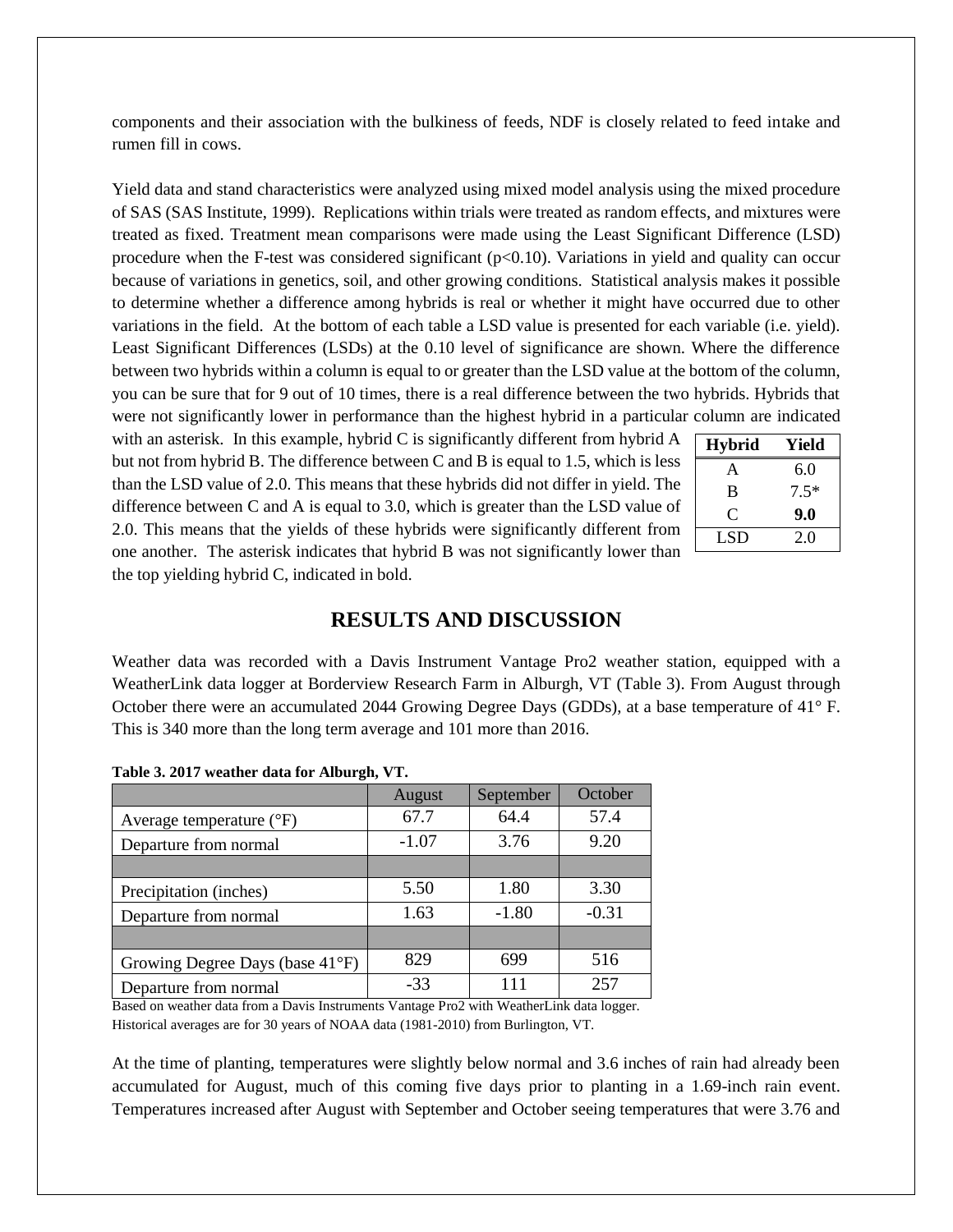9.20 degrees above normal respectively. Rainfall also tapered off during this time. September was particularly dry seeing only 1.8 inches of precipitation, half the normal amount for that month. Furthermore, about 90% of the total accumulated for the month of September fell during the first week of this month. October was much warmer than normal with slightly below average precipitation. The excessively warm temperatures and moderate rainfall allowed the annuals to proliferate.

| <b>Abbreviation/Treatment</b> | DM<br>yield   | Height  | Dry<br><b>Matter</b> |
|-------------------------------|---------------|---------|----------------------|
|                               | lbs $ac^{-1}$ | cm      | $\%$                 |
| O/P/T                         | 2.56          | 58.0*   | $17.4*$              |
| Tr/P/T                        | 1.41          | 43.3    | 11.2                 |
| Rye/P/T                       | 1.64          | $51.1*$ | 9.8                  |
| Tr/O/P/T                      | $1.95*$       | $58.1*$ | 11.2                 |
| Tr/Rye/P/T                    | $2.29*$       | $52.8*$ | 11.7                 |
| Kodiak Annual Ryegrass        | 1.47          | 30.7    | 15.2                 |
| <b>Everleaf Oats</b>          | $2.30*$       | $58.0*$ | 15.6                 |
| 815 Triticale                 | 1.09          | 27.9    | 20.4                 |
| <b>Fridge Triticale</b>       | 1.70          | 29.9    | 19.5*                |
| <b>Hyoctane Triticale</b>     | 1.20          | 29.6    | $17.8*$              |
| Appin Turnip                  | 1.64          | 58.1    | 8.90                 |
| <b>Austrian Winter Pea</b>    | 0.573         | 27.7    | 14.4                 |
| Frostmaster Winter Pea        | 0.713         | 36.5    | 14.8                 |
| Lynx Winter Pea               | 0.508         | 18.8    | 17.1                 |
| <b>Whistler Winter Pea</b>    | 0.685         | 27.4    | 17.3                 |
| Windham Winter Pea            | 0.568         | 21.1    | 17.0                 |
| LSD $(p = 0.10)$              | 0.704         | 8.63    | 3.86                 |
| <b>Trial Mean</b>             | 1.39          | 39.3    | 14.9                 |

**Table 4. Yield and height of 16 forage species/mixtures, 2017.**



**Image 1. Tr/P/T mixture at harvest, 2017.**

Treatments in **bold** are top performers for that parameter.

Treatments with asterisks\* performed statistically similarly to the top performer.

Varieties in *italics* were used in the mixture treatments.

Forage treatments (Image 1) varied significantly in terms of harvest characteristics (Table 4). Heights ranged from 18.8 cm to 58.1 cm. The shortest treatments were winter peas with the exception of the variety Frostmaster which reached heights of 36.5 cm. The tallest treatments were oats and turnips. The treatments differed greatly in dry matter content which ranged from 8.90 to 20.4%. The wettest treatments were the turnip and Rye/P/T mixture which were below 10% dry matter. The highest dry matters were produced by triticale varieties and the O/P/T mixture. Yields ranged dramatically from  $0.508$  tons ac<sup>-1</sup> to 2.56 tons ac<sup>-1</sup>. The highest yielding treatment was the O/P/T mixture. This was statistically similar to three other treatments including both four-species mixtures, and the oats treatment. These data suggest that no additional dry matter yield was gained by blending additional species in with oats compared to monoculture oats. The peas planted alone were the lowest yielding treatments.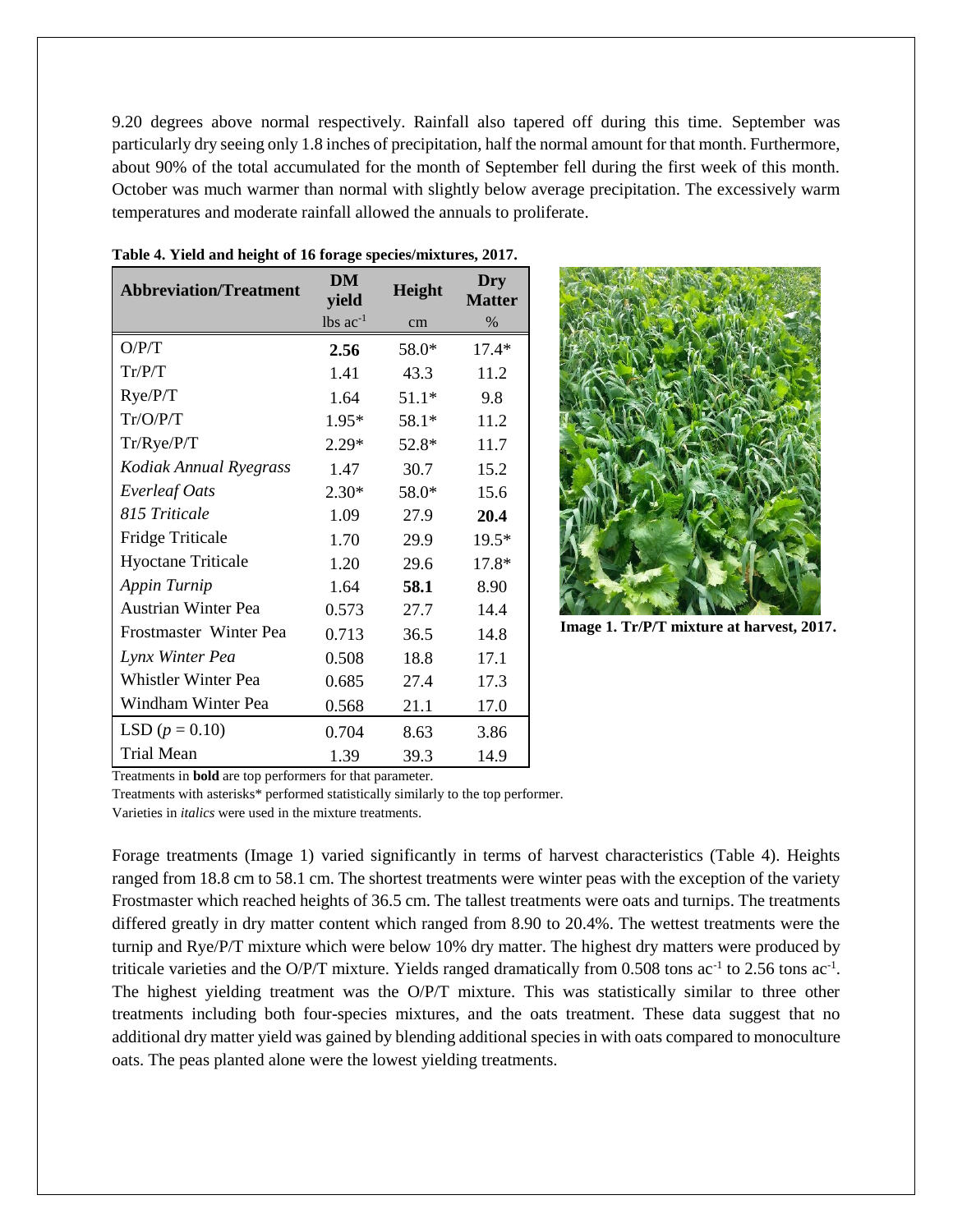Treatments also differed in forage quality parameters (Table 5). Crude protein levels ranged from 26.4% to 37.6% with the highest levels observed in the winter peas. Overall, CP concentrations would be considered very high for all treatments. The ADF levels ranged from 17.1% to 28.3%. The lowest levels were observed in the turnip monoculture which performed similarly to the Austrian winter pea, Tr/Rye/P/T, and Rye/P/T treatments. The highest levels were observed in the Everleaf oat and Fridge triticale monocultures. The mixtures that include oats therefore, have significantly higher ADF contents than the mixtures with other species. The NDF content followed similar trends with the lowest levels produced by the turnip monoculture as well as the Tr/Rye/P/T and Rye/P/T mixtures. The highest level was produced by the oat monoculture as well as two triticale varieties Trical815 and Fridge. The influence of oats on mixture NDF is demonstrated in comparing the three-species mixtures O/P/T, Tr/P/T, and Rye/P/T which only differ in the grass species included in the mixture. The highest NDF levels are observed in the mixture with the oats, then triticale, and then annual ryegrass. A similar trend can also be seen in comparing the two four-species mixtures.

| <b>Abbreviation/Treatment</b> | $\bf CP$ | <b>ADF</b>                                | <b>NDF</b> | <b>TDN</b> | NE <sub>L</sub> | <b>RFV</b> |
|-------------------------------|----------|-------------------------------------------|------------|------------|-----------------|------------|
|                               |          | -------------% of DM--------------------- |            |            | Mcal $lb^{-1}$  |            |
| O/P/T                         | 27.5     | 25.6                                      | 42.8       | 61.8       | 0.638           | 151        |
| Tr/P/T                        | 28.7     | 19.3                                      | 30.9       | 65.8       | 0.705           | 228        |
| Rye/P/T                       | 29.2     | 18.7*                                     | 28.4*      | $66.5*$    | $0.723*$        | 245        |
| Tr/O/P/T                      | 27.4     | 22.8                                      | 39.4       | 63.3       | 0.655           | 169        |
| Tr/Rye/P/T                    | 28.5     | $17.3*$                                   | $26.4*$    | $67.0*$    | $0.733*$        | $275*$     |
| Kodiak Annual Ryegrass        | 27.8     | 24.0                                      | 44.7       | 61.3       | 0.625           | 147        |
| <b>Everleaf Oats</b>          | 26.9     | 28.3                                      | 49.8       | 59.8       | 0.590           | 125        |
| 815 Triticale                 | 26.9     | 24.4                                      | 46.8       | 60.5       | 0.613           | 140        |
| <b>Fridge Triticale</b>       | 26.4     | 27.6                                      | 48.4       | 60.3       | 0.598           | 130        |
| <b>Hyoctane Triticale</b>     | 29.8     | 24.5                                      | 45.0       | 61.3       | 0.625           | 145        |
| Appin Turnip                  | 31.0     | 17.1                                      | 25.2       | 67.8       | 0.742           | 287        |
| <b>Austrian Winter Pea</b>    | 37.6     | $17.6*$                                   | 32.4       | 65.8       | 0.703           | 218        |
| Frostmaster Winter Pea        | $35.3*$  | 21.6                                      | 36.6       | 64.0       | 0.675           | 186        |
| Lynx Winter Pea               | $33.0*$  | 19.6                                      | 34.8       | 64.5       | 0.685           | 197        |
| Whistler Winter Pea           | $35.7*$  | 19.9                                      | 33.3       | 65.3       | 0.695           | 206        |
| Windham Winter Pea            | $34.7*$  | 19.9                                      | 34.5       | 65.0       | 0.688           | 200        |
| LSD $(p = 0.10)$              | 5.00     | 2.06                                      | 3.68       | 1.42       | 0.025           | 32.6       |
| <b>Trial Mean</b>             | 30.4     | 21.7                                      | 37.4       | 63.7       | 0.668           | 190        |

**Table 5. Forage quality of 16 forage species/mixtures, 2017.**

Treatments in **bold** are top performers for that parameter.

Treatments with asterisks\* performed statistically similarly to the top performer.

Varieties in *italics* were used in the mixture treatments.

Similar trends continue with TDN as the increased ADF and NDF levels dilute the nutrient content of these treatments. Furthermore, as RFV is calculated using ADF and NDF contents, the highest ratings are obtained by the turnip monoculture and the Tr/Rye/P/T treatments with staggering ratings of 287 and 275 respectively. In comparing the mixture treatments to one another only, RFV values ranged from 151 to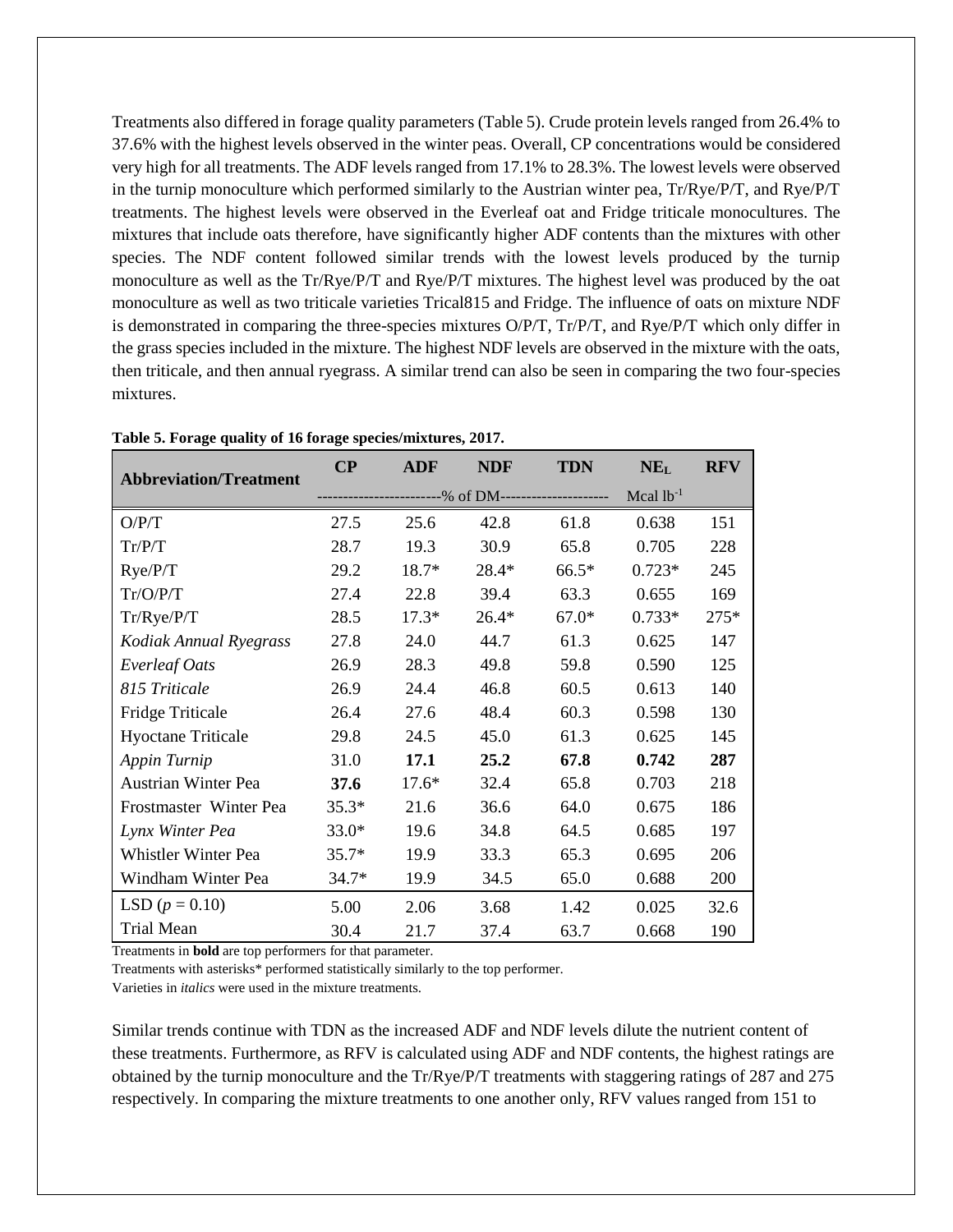275. The Rye/P/T and  $Tr/PT$  treatments were similar while the  $Tr/QPT$  treatment was significantly lower and the O/P/T treatment significantly lower still. Again, the dramatic differences between mixtures containing oats and similar mixtures containing triticale instead demonstrate the influence of those grass species in the mixtures. Overall, of the mixtures, the Tr/Rye/P/T and Rye/P/T mixtures produced the highest yields and quality (Figure 1). Adding triticale to the mixture could potentially provide additional spring forage if it survives the winter. Adding other species, such as annual ryegrass, peas, and turnips, significantly increased the quality of the forage compared to seeding oats, triticale or annual ryegrass alone.

It is important to recognize, however, that not all of these treatments could be fed/grazed in the same capacity. The nutrient dense and highly digestible nature of the forage turnips or winter peas would require additional fiber sources be fed to animal health complications. Furthermore, treatments containing triticale would overwinter in this region potentially providing both fall and early spring forage without reseeding. These additional factors should also be considered when selecting annual forages to ensure they meet your farms' needs as well as the nutritional demands of your animals.

## **ACKNOWLEDGEMENTS**

UVM Extension would like to thank Roger Rainville and his staff at Borderview Research Farm in Alburgh for their generous help with the trials. We would like to acknowledge Nate Brigham, John Bruce, Erica Cummings, Hillary Emick, Haley Jean, and Freddie Morin for their assistance with data collection and entry. This project was supported through a USDA CARE grant (2015-67028-23636). The information is presented with the understanding that no product discrimination is intended and no endorsement of any product mentioned or criticism of unnamed products is implied.

#### *UVM Extension helps individuals and communities put researchbased knowledge to work.*



Issued in furtherance of Cooperative Extension work, Acts of May 8 and June 30, 1914, in cooperation with the United States Department of Agriculture. University of Vermont Extension, Burlington, Vermont. University of Vermont Extension, and U.S. Department of Agriculture, cooperating, offer education and employment to everyone without regard to race, color, national origin, gender, religion, age, disability, political beliefs, sexual orientation, and marital or familial status.